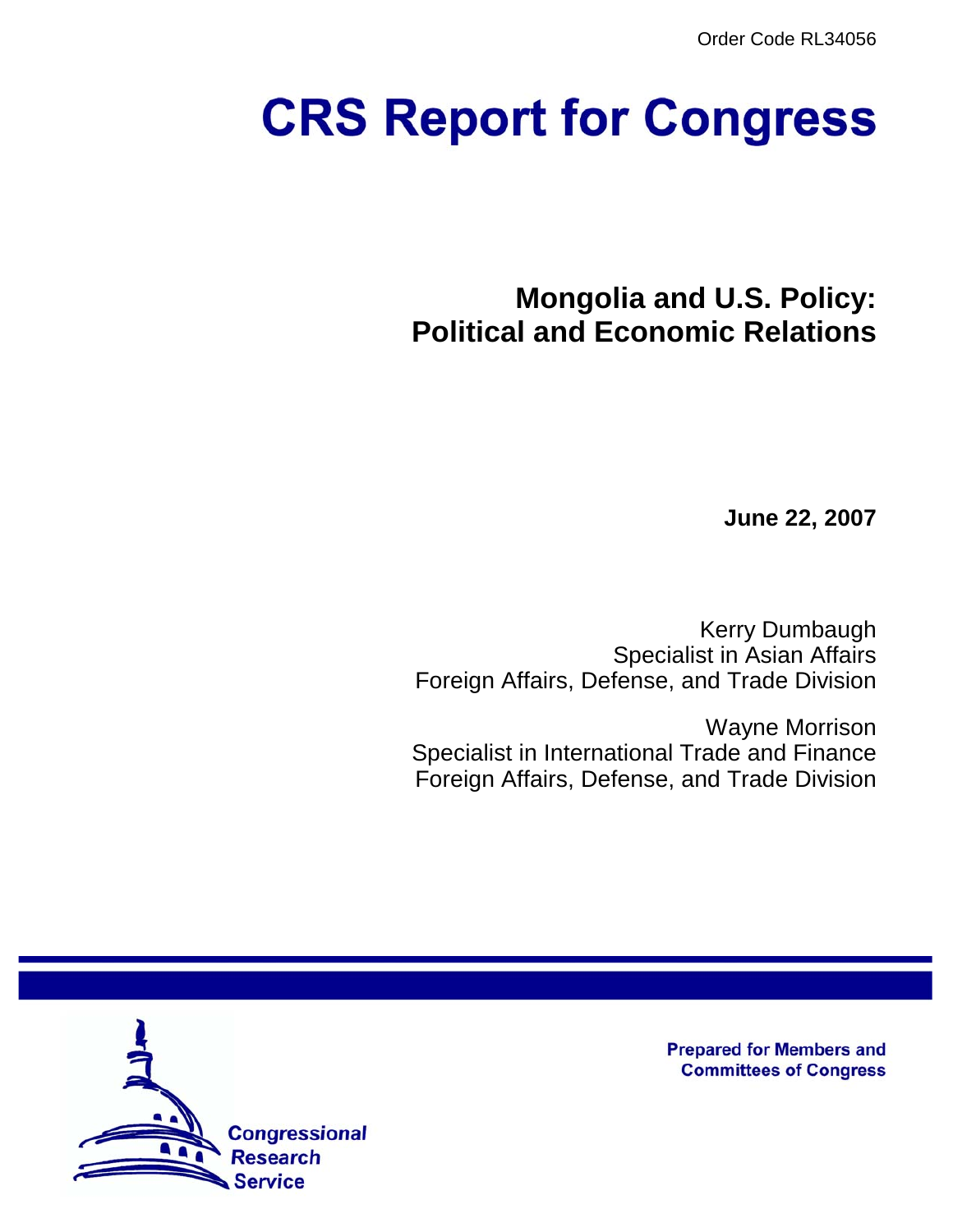# Mongolia and U.S. Policy: Political and Economic Relations

#### **Summary**

On January 10, 2006, Mongolia's delicately balanced coalition government collapsed and the Mongolian parliament chose a new Prime Minister in accordance with constitutional requirements. Mongolia has seen several reshufflings of government since 1990, the year the Mongolian People's Revolutionary Party (MPRP) declared the end of a one-party communist state and initiated democratic reforms with U.S. assistance. Mongolia's profile has been raised further by the 2005 visits of President George Bush and Secretary Donald Rumsfeld, each of whom praised Mongolia's democratic developments and its aspirations to use its military forces for global peace-keeping missions.

The United States recognized Mongolia in 1987 and since then has sought to expand cultural and economic ties. At Mongolia's invitation, the United States began a Peace Corps program there in 1991, which by 2007 was maintaining about 100 Peace Corps volunteers in the country. Also in 1991, following the signing of a bilateral trade agreement, the President restored Mongolia's most-favored-nation (MFN) trading status — now referred to as Normal Trade Relations (NTR) — under the conditional annual waiver provisions of Title IV of the Trade Act of 1974. NTR status was made permanent for Mongolia effective July 1, 1999, obviating the annual trade status review process.

In FY2004, Mongolia became an eligible country for U.S. assistance through the Millennium Challenge Account (MCA), and submitted a proposal late in 2005. After several years of consultations, the Millennium Challenge Corporation (MCC) on June 14, 2007, issued notification to Congress initiating a 15-day consultation period prior to commencing MCA Compact negotiations with Mongolia. This report provides background information on Mongolia, including political and economic conditions, the status of U.S.-Mongolian political and economic relations, and key security and foreign policy issues.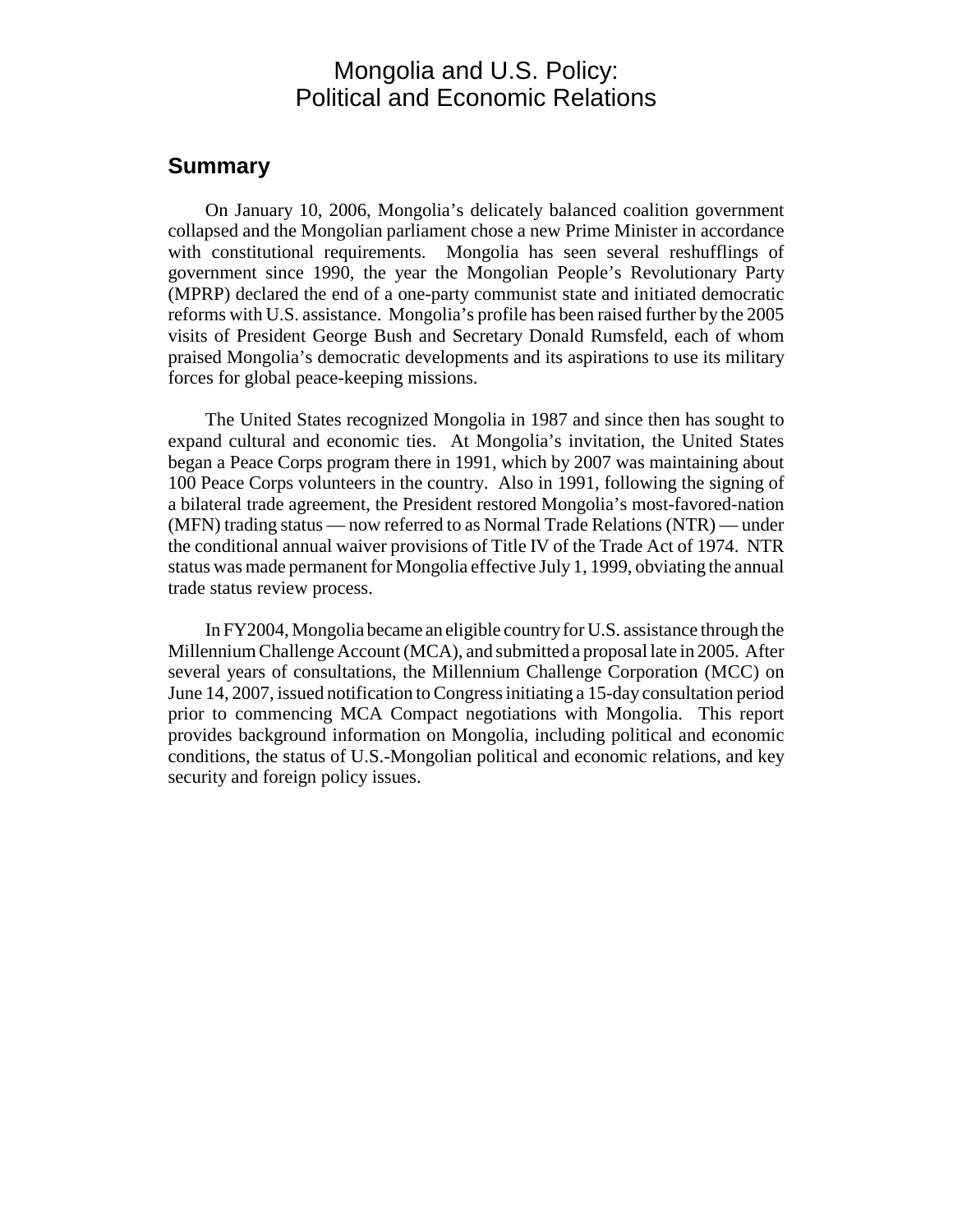# **Contents**

# **List of Tables**

| Table 2. Major Mongolian Merchandise Exports and Imports: 2006  8 |  |
|-------------------------------------------------------------------|--|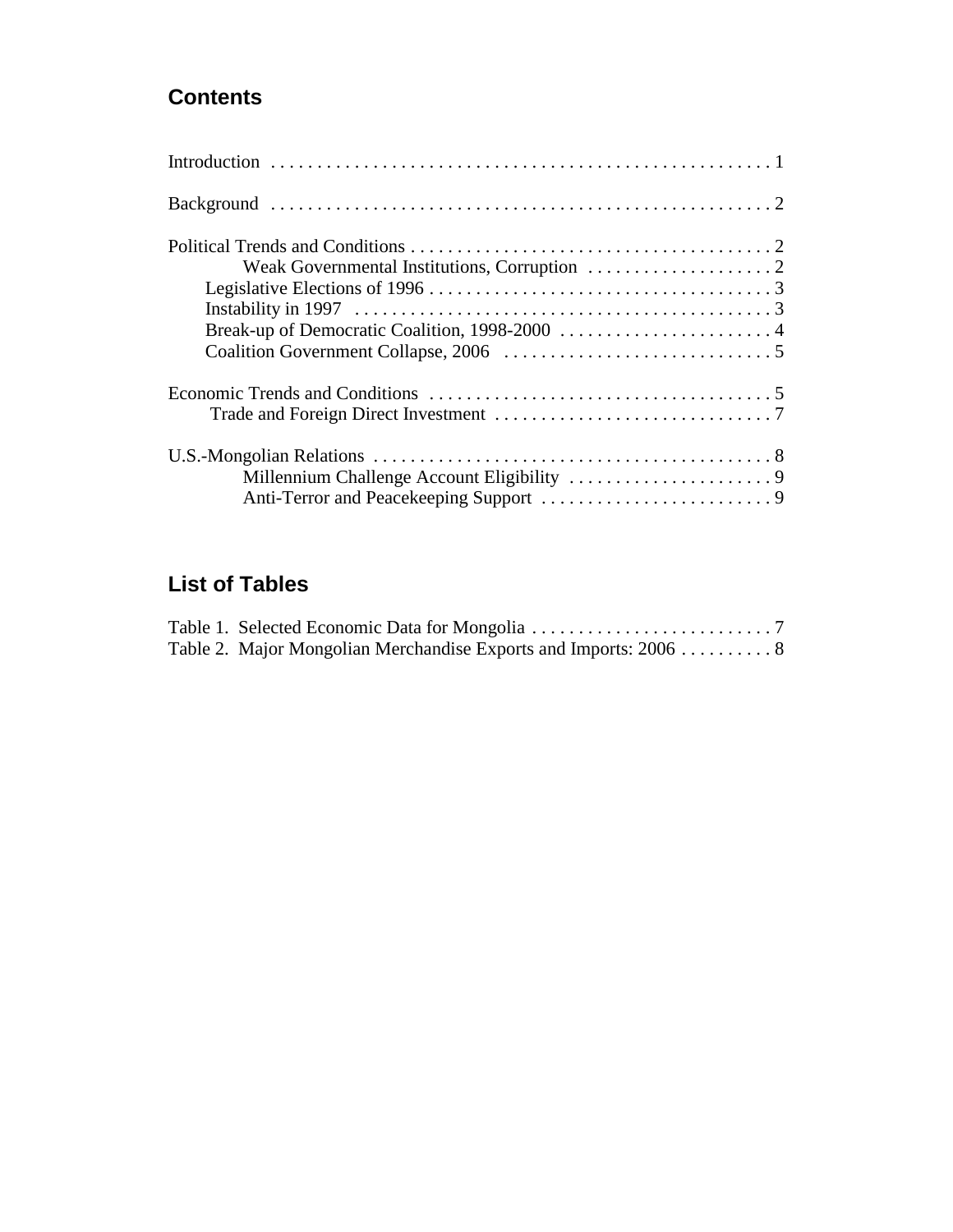# Mongolia and U.S. Policy: Political and Economic Status

## **Introduction**

The United States established diplomatic relations with Mongolia in 1987, when it was still a Communist state, and since then has sought to expand bilateral cultural and economic ties. In 1991, following the signing of a bilateral trade agreement, the President restored Mongolia's most-favored-nation (MFN) trading status — now referred to as Normal Trade Relations (NTR) — under the conditional annual waiver provisions of Title IV of the Trade Act of 1974. That NTR status was made permanent effective July 1, 1999, obviating the annual trade status review process.<sup>1</sup>

In 1990, the ruling Mongolian People's Revolutionary Party (MPRP) declared the end of the country's one-party communist state and initiated democratic reforms with U.S. assistance. Since then, the country has been an enthusiastic practitioner of democratic government, although not without some difficulty. Mongolia has seen

several reshufflings of government, for instance — the most recent on January 10, 2006, when its delicately balanced coalition government collapsed and the Mongolian parliament chose a new Prime Minister in accordance with the country's constitutional requirements. Since then, Mongolia's profile has been raised further by the 2005 visits of President George Bush and Secretary Donald Rumsfeld. This report provides background information on Mongolia, including political and economic conditions, the status of U.S.- Mongolian political and economic relations, and key security and foreign policy issues.

| <b>Country Data</b>                                                                                    |  |  |  |
|--------------------------------------------------------------------------------------------------------|--|--|--|
| <b>Population:</b> 2.95 million (July 2007 est.)                                                       |  |  |  |
| Area: 1.566,500 sq km (slightly larger than                                                            |  |  |  |
| Alaska)                                                                                                |  |  |  |
| <b>Location:</b> Sandwiched between Russia                                                             |  |  |  |
| (north)                                                                                                |  |  |  |
| and China (south)                                                                                      |  |  |  |
| Life Expectancy: $66.99$ years $(2005)$                                                                |  |  |  |
| <b>GDP:</b> $$2.8$ billion $(2006)$                                                                    |  |  |  |
| <b>Resources:</b> oil, coal, copper, molybdenum,                                                       |  |  |  |
| tungsten, phosphates, tin, nickle, zinc,                                                               |  |  |  |
| fluorspar, gold, silver, iron                                                                          |  |  |  |
| <b>Primary export partners 2006:</b> China                                                             |  |  |  |
| $(67.4\%)$ ; Canada $(11.1\%)$ ; U.S. $(7.7\%)$                                                        |  |  |  |
| <b>Primary import partners 2006: Russia</b>                                                            |  |  |  |
| (36.7%); China (27.6%); Japan (6.8%)                                                                   |  |  |  |
| Data from <i>CIA World Factbook</i> , May 27, 2007;<br>Economist Intelligence Unit, May 2007, and IMF. |  |  |  |

<sup>&</sup>lt;sup>1</sup> See Section 2424 of The Miscellaneous Trade and Technical Corrections Act of 1999, enacted as P.L. 106-36, effective on July 1, 1999, by Presidential Proclamation 7207.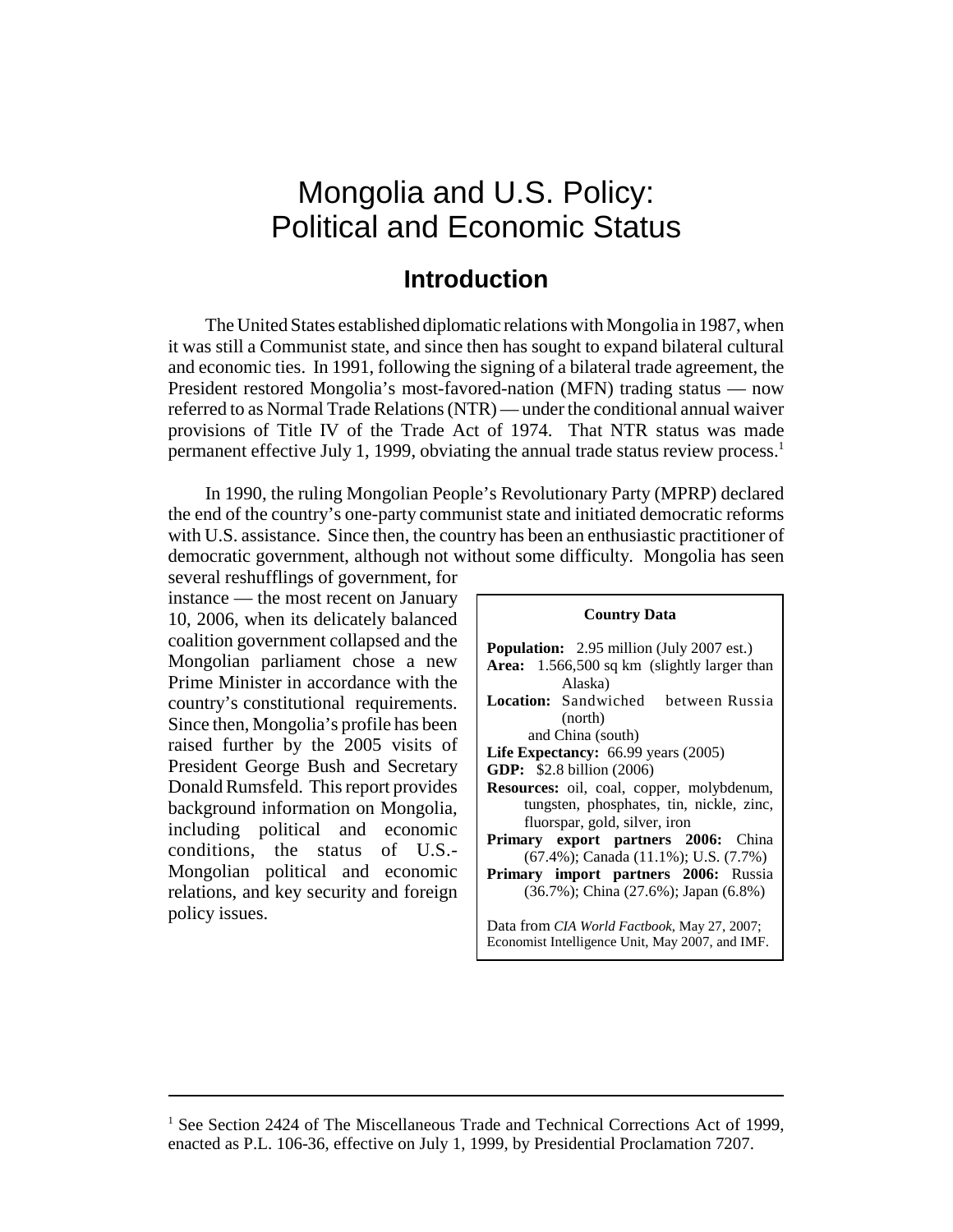## **Background**

Once part of the Chinese empire, Mongolia achieved independence in 1921 in a revolution backed by the Soviet Union. After this, the communist Mongolian People's Revolutionary Party (MPRP) ruled for almost 70 years, maintaining a tenuous balance between the Soviet Union and China and receiving substantial financial assistance from each. Public demonstrations for political pluralism in 1990 led to the resignation of the Communist MPRP government, whose leaders declared the end of a one-party Communist state. Since then, Mongolia has been undergoing a political and economic transition to a parliamentary democracy under new constitutional rules adopted in 1991. After decades of dependency on Soviet aid ( at one point worth nearly 40% of the country's GDP), Mongolia has sought to broaden its foreign contact and trade.

# **Political Trends and Conditions<sup>2</sup>**

Despite the official demise of Communism in Mongolia in 1990, the formerly communist MPRP has continued to play a dominant political role.<sup>3</sup> In the first popular elections ever for Mongolia's parliament in 1990, the formerly communist People's Great Hural, the MPRP won 80% of the seats. In turn, the same year, this MPRP-dominated parliament elected an MPRP member, P. Ochirbat, as Mongolia's first president. While a new constitution in 1992 created a new parliament (the State Great Hural) to replace the People's Great Hural, the MPRP also won a significant majority in the new body. Its 71 out of a total of 76 seats gave it firm control while Mongolia's fledgling opposition parties remained essentially powerless. But the balance began to tip away from the MPRP in 1994, when the party turned against Ochirbat after he vetoed legislation passed by the parliament. When Ochirbat lost the MPRP's backing in Mongolia's first direct presidential election in 1993, he ran and won as an opposition candidate.

**Weak Governmental Institutions, Corruption.** Mongolia's legal and financial institutions remain underdeveloped and are a serious impediment to improving the country's economy and business climate. In part because of these weak institutions, the existence and enforcement of laws protecting private property is extremely limited even though the government passed a land ownership law in 2002 that allows the sale of farmland to individuals. Governmental corruption also is becoming a more acute problem and was the subject of demonstrations and protests during the 2005 presidential election campaign. In some respects, and with considerable assistance from western democratic organizations, the fledgling government has made great strides in the 15 years since it adopted multi-party

<sup>2</sup> Sources for this section include the *Far Eastern Economic Review*, the *Wall Street Journal*, and the Foreign Broadcast Information Service.

 $3$  The MPRP, having shrugged off Communism, nevertheless did not officially adopt a new, Socialist agenda until March of 1997, when it amended its party platform.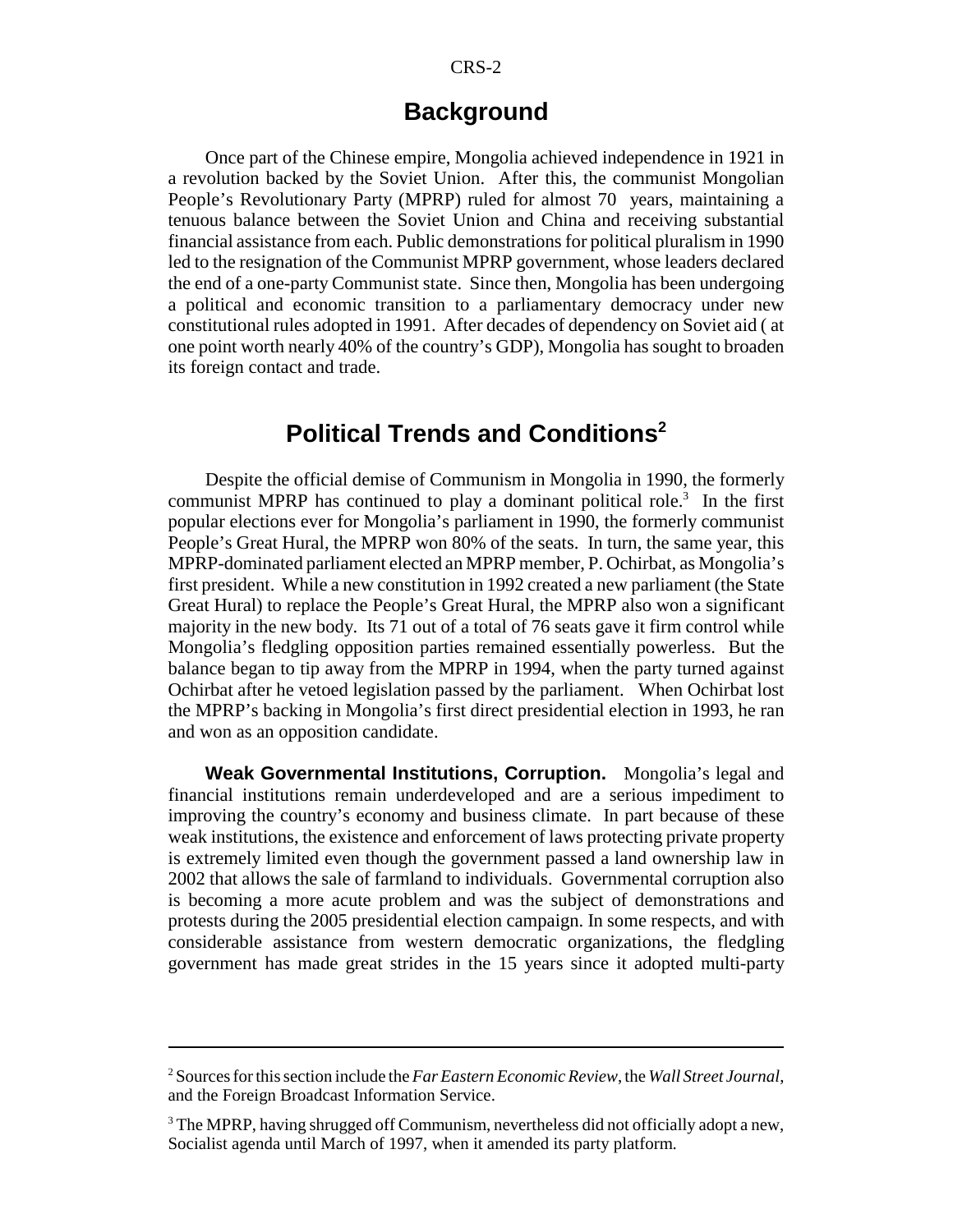politics.4 Still, Mongolia's legislative processes remain in their infancy. It was only in 2004, for instance, that Mongolia's parliament, the State Great Hural (SGH), passed measures giving parliamentary committees separate budgets, staff, and rules of procedure. The first public hearing by a parliamentary committee was held only in 2002, although western groups providing assistance are encouraging the SGH to hold public hearings as a routine part of the legislative process.

#### **Legislative Elections of 1996**

Mongolia's parliamentary elections on June 30, 1996, were the first in which an effective, organized opposition existed to challenge the MPRP's 75-year rule. The "Democratic Union," formed over a period of about five years by a coalition of eight opposition parties, was the only party to field a clear, recognizable political platform to challenge MPRP candidates.<sup>5</sup> It achieved a stunning electoral victory in what was widely regarded as a free and fair election. With 91% of the electorate turning out to vote, the Democratic Coalition took 50 of the 76 seats, giving it a majority in the parliament as well as the support of President Ochirbat. The new Mongolian leadership was quoted as crediting the victory to help from U.S. political strategists and to study of American political devices — the "Contract with America" in particular.

Economic issues, political reform, and foreign relations dominated the 1996 election campaign. In a political strategy that many came to view as the cause of the MPRP's downfall, the party offered no firm prescriptions for Mongolia's political problems or for its relations with other countries. Democratic Union coalition candidates, on the other hand, put forward a more specific policy agenda, vowing to make government more transparent, sell state-owned media organizations, establish pension plans, increase teacher salaries, and reform Mongolia's judicial system. Finally, the coalition placed a strong emphasis on friendship with the West primarily with the United States, which Mongolia calls its "third neighbor."

#### **Instability in 1997**

 Mongolia held two related elections in 1997. In the presidential election on May 18, the results of the 1993 presidential election were reversed, and the presidency was won by Natsagiin Bagabandi, the MPRP candidate, leaving the government divided between the executive and the parliament. Bagabandi won with 60.8% of the vote against two other candidates: the incumbent of seven years, President Ochirbat, from the Democratic Union coalition, which retained its majority in the Great Hural from the 1996 elections; and Gombojav, from the Mongolian Unity Party (MUP). On August 20, 1997, Mongolia held an interim parliamentary election to replace Bagabandi, who had to give up his seat in the Great Hural in order

<sup>&</sup>lt;sup>4</sup> The International Republican Institute (IRI), in particular, has an extensive democracybuilding program in Mongolia, conducting election training programs and assisting with parliamentary development.

<sup>&</sup>lt;sup>5</sup> The two largest parties in the coalition were the Mongolian National Democratic Party (MNDP) and the Mongolian Social Democratic Party (MSDP).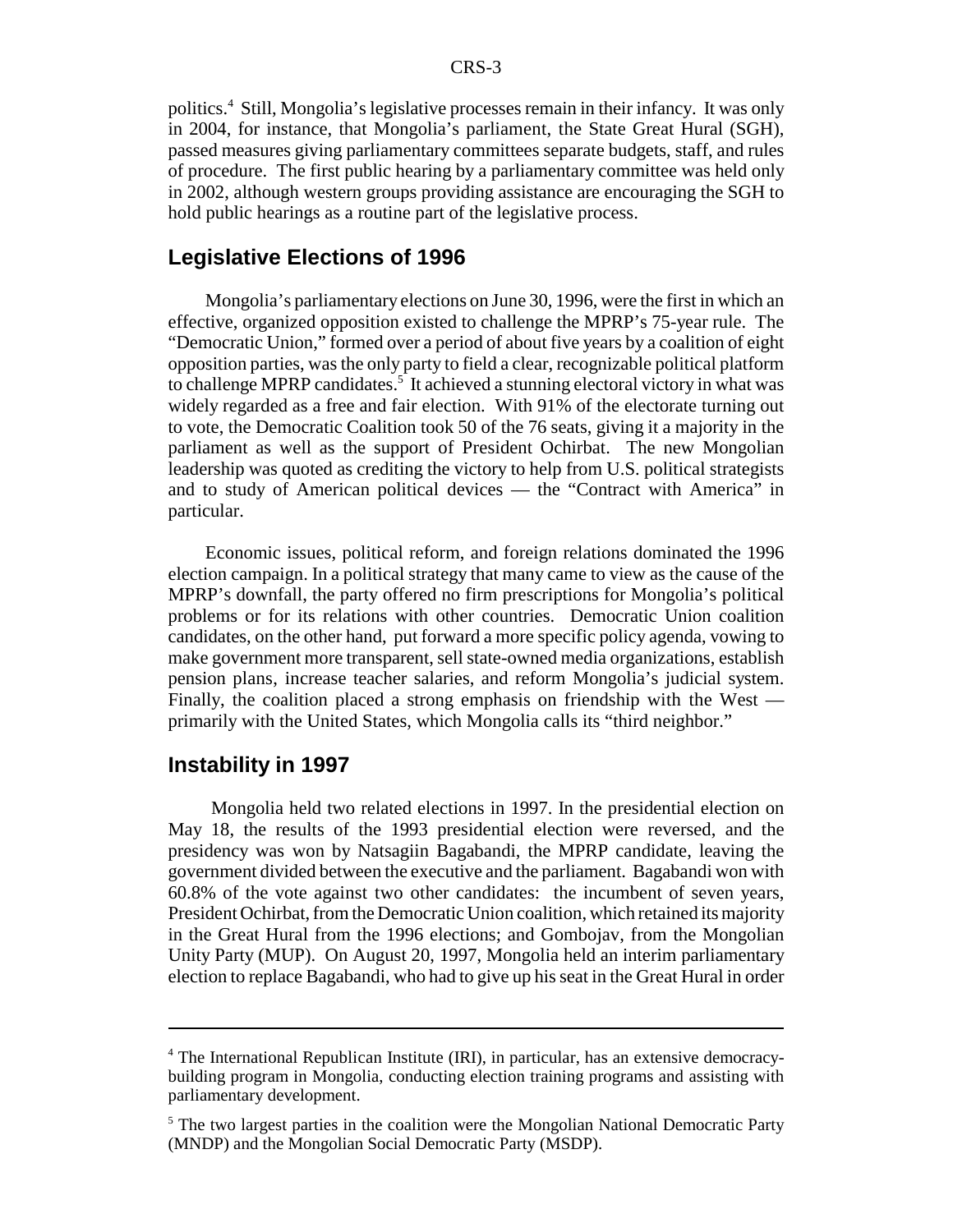to become president. Bagabandi's former parliamentary seat was won by MPRP member Nambaryn Enkhbayar.

To some extent, political analysts at the time regarded Bagabandi's election as a symbolic gesture of public frustration over the drastic and painful economic reforms imposed by the new government after the 1996 elections. Under those reforms, unemployment, crime, and taxes rose, while other financial and economic policies were not entirely successful. In addition, some believed that the Democratic coalition majority elected in 1996 did not communicate its goals and policies effectively enough to the public to sustain its popularity in the 1997 presidential election cycle. Most believed that Bagabandi's election would not change the overall direction of democratic development and reform in Mongolia. For one thing, Mongolia's 1991 Constitution reserves only limited powers to the President — in principle, the power to veto — while giving most political power to the Great Hural, including the power to appoint government ministers. Nevertheless, the Democratic coalition's 50-seat majority in the Great Hural, though substantial, was still one vote short of the margin needed to override presidential vetoes.

#### **Break-up of Democratic Coalition, 1998-2000**

Mongolia's political situation became more tumultuous in 1998, with a series of political crises leading to much legislative maneuvering between the MPRP-led government and the ruling Democratic coalition. On April 17, 1998, Prime Minister Enkhsaikhan announced his resignation in the wake of public discontent over harsh reform measures he had adopted to strengthen Mongolia's economy. On April 23, 1998, Enkhsaikhan was replaced as Prime Minister by MNDP member Tsakhiagiyn Elbegdorj, the majority leader in parliament, who was elected with 60 votes out of the 76 members in the Great Hural. Elbegdorj, in turn, was forced to resign by a noconfidence vote in the Great Hural on July 24, 1998 — making his government the shortest in Mongolia's brief democratic history — because of his controversial decision on May 27, 1998, to allow the state-owned Renovation Bank to merge into the privately held Golomt Bank. The parliamentary group of the MPRP charged that the decision on the bank merger violated the Mongolian constitution and posed a threat to national economic security. In the ensuing months, the ruling parliamentary coalition struggled with President Bagabandi over the naming of a new Prime Minister, with Bagabandi repeatedly rejecting the Great Hural's choice of Davaadorj Ganbold.

In December 1998, the new MNDP leader, Janlavyn Narantsatsralt, became Prime Minister. But his government fell in scandal in July 1999. On July 30, 1999, the Great Hural endorsed as Prime Minister Rinchinnyamyn Amarjargal, another Democratic coalition candidate. Ultimately, in 2000, the strain of these political crises proved too much for the Democratic coalition. It collapsed, setting the stage for a dramatic comeback by the MPRP in parliamentary elections in July, when MPRP candidates won 72 out of the 76 seats in the Great Hural. That month, the MPRP leader, Nambaryn Enkhbayar, became Mongolia's  $5<sup>th</sup>$  Prime Minister in two years. In December 2000, the remnants of the former Democratic coalition, including the MNDP and the MSDP, merged to form the Democratic Party (DP). President Bagabandi was elected to a second term as president in May 2001.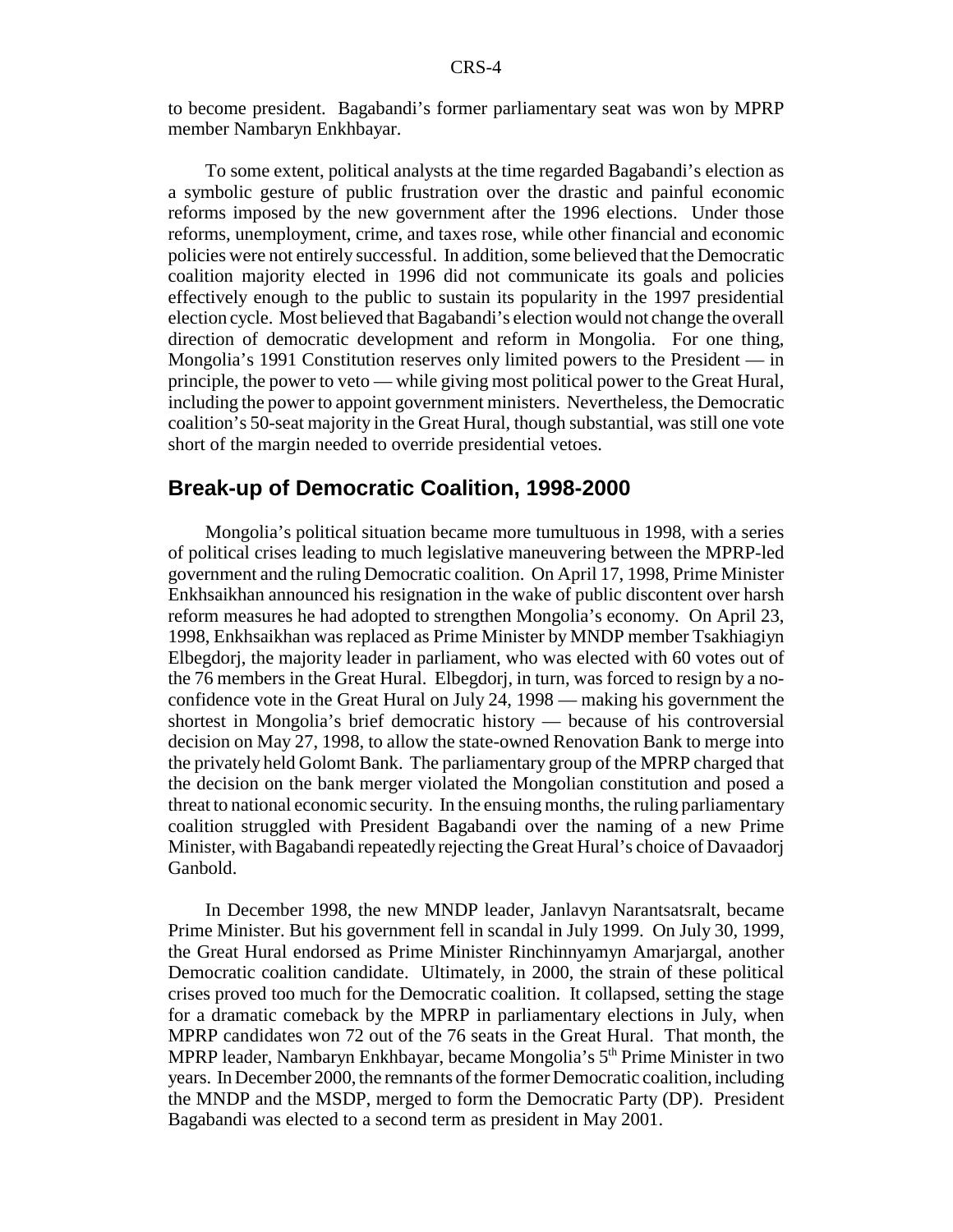#### **Coalition Government Collapse, 2006**

Mongolia's latest political crisis was born in the 2004 parliamentary elections when an assortment of democratic-minded parties under the umbrella title Motherland Democracy Coalition (MDC) won 34 parliamentary seats (out of a total of 76) to the MPRP's 38 seats. After weeks of political gridlock, the two groups compromised to form a workable coalition government: the Democratic Party leader, Tsakhiagiyn Elbegdorj, became the new Prime Minister and the MPRP assumed 10 positions in Elbegdorj's 18-member cabinet. But the troubled government struggled with growing unemployment, allegations of corruption, and factional differences.

The increasing popular disillusionment with the coalition's rule was reflected in presidential elections in May 2005, when MPRP candidate and former Prime Minister Nambaryn Enkhbayar won the presidency (a less influential, though still powerful, position than that of Prime Minister) with 53.4% of the vote, compared to the 19.7% garnered by his Democracy Party rival, Mendsaikhani Enkhsaikhan. On January 11, 2006, the fragile government collapsed altogether when all 10 MPRP cabinet members resigned in protest to what they said was the alliance's ineffective governance and loss of public support. The collapse was followed by days of protests in the capital — some protesting government corruption and economic deprivation, some accusing the MPRP of attempting to seize power for itself. The official government response to the MPRP resignation, however, followed established political procedures. On January 25, 2006, the parliament chose Miyeegombo Enkhbold, MPRP chairman, as the new Prime Minister succeeding Elbegdorj. According to reports, the Democratic Party declined the MPRP's offer to join in a "national unity" government and instead chose to function as an opposition and establish a "shadow cabinet."6 The next parliamentary elections are in June 2008.

# **Economic Trends and Conditions<sup>7</sup>**

Mongolia's economy is relatively poor and agrarian, with few industries but extensive mineral deposits. About one-third of Mongolia's people live in poverty. Its gross domestic product (GDP) in 2006 was \$2.8 billion, and per capita GDP on a purchasing power parity (PPP, a common measurement of living standards), was \$2,735 (equivalent to about 6.2% of U.S. levels).<sup>8</sup> Agriculture is a major economic

<sup>&</sup>lt;sup>6</sup> Innes, Claire, "Democratic Party rejects offer to join new coalition government in Mongolia," *Global Insight Daily Analysis*, English, January 19, 2006.

<sup>&</sup>lt;sup>7</sup> Sources for this section include the Economist Intelligence Unit and the Foreign Broadcast Information Service.

<sup>&</sup>lt;sup>8</sup> Purchasing power parity (PPP) data attempt to factor in price differentials between countries (which do not get reflected by nominal exchange rate data) in order to determine the actual purchasing power (expressed in dollars) of a country's GDP. Using nominal exchange rates, Mongolia's per capita GDP in 2006 was only \$870. However, the PPP data indicated that because the cost of goods and services is much lower in Mongolia than in the (continued...)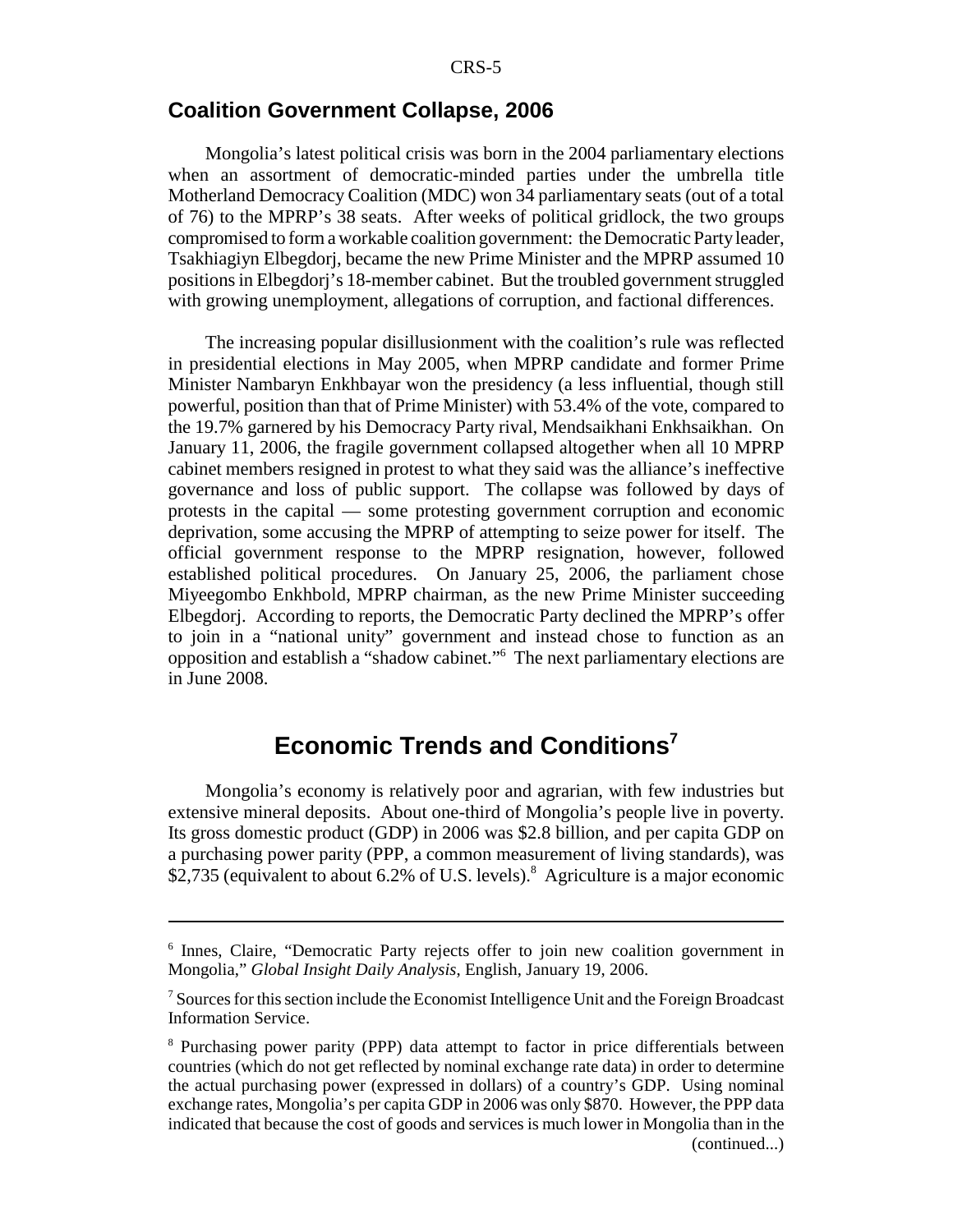sector (especially herding), accounting for about one-fifth of GDP (2005); it employs about half of the population. Mineral production accounts for 68% of industrial output, 46% of foreign direct investment (FDI), and 59% of Mongolia's export earnings.<sup>9</sup>

The collapse of the Soviet Union in the early 1990s had a severe impact on Mongolia's economy, which had employed Soviet-style economic policies and heavily relied on Soviet assistance.<sup>10</sup> After that aid abruptly ended, the economy suffered; real GDP fell by 9.2% in 1991 and by 9.5% in 1992, leading to a significant decline in Mongolian living standards.<sup>11</sup> Subsequently, the central government moved to privatize its state-owned economy and adopt other free market reforms. From 1990 to 2006, the proportion of GDP accounted for by the private sector rose from 4% to 80%. Such reforms enabled Mongolia to join the World Trade Organization (WTO) in 1997.

Mongolia has struggled to reform the economy while promoting economic growth. From 1997 to 2002, real GDP growth averaged only  $2.8\%$ .<sup>12</sup> In 2003, Mongolia agreed to pay Russia \$250 million, an enormous sum for the government, to resolve most of its debt obligations in an effort to strengthen investor confidence. From 2003 to 2006, real annual GDP growth averaged 7.5%; much of that growth resulted from increases in global metal prices (such as cooper and gold), and relatively mild winters (which affects livestock). Global Insight, an economic forecasting firm, estimates that real GDP rose by 7.3% in 2006 (over the previous year) and projects that it will grow by 7.0% in 2007 (see **Table 1**).<sup>13</sup> Among the major economic challenges currently facing Mongolia are: a weak banking system, sharp fluxes in global mineral prices, growing costs for imported energy, high unemployment, weak rule of law, government corruption, harsh weather conditions, and inadequate infrastructure.

<sup>8</sup> (...continued)

United States, the actual purchasing power of its per capita GDP is actually much higher (\$2,735).

<sup>9</sup> Economist Intelligence Unit, *Mongolia*, May 2007.

<sup>&</sup>lt;sup>10</sup> Such aid accounted for about one third of Mongolia's GDP.

<sup>&</sup>lt;sup>11</sup> Per capita GDP on a PPP basis fell from \$4,575 in 1991 to \$1,326 (a 245% drop), and although living standards have improved, they were still 67% lower in 2006 than they were in 1991. Source, Global Insight, Mongolia, Detailed Analysis, March 2007.

 $12$  Economic growth was hampered by a number of factors, including severe weather conditions in 2000 and 2001, which damaged the agriculture sector. As a result, real GDP grew by only 1.0% in 2000 and by 1.1% in 2001.

<sup>&</sup>lt;sup>13</sup> Note, the Mongolian government reported even faster growth for 2006 at 8.4%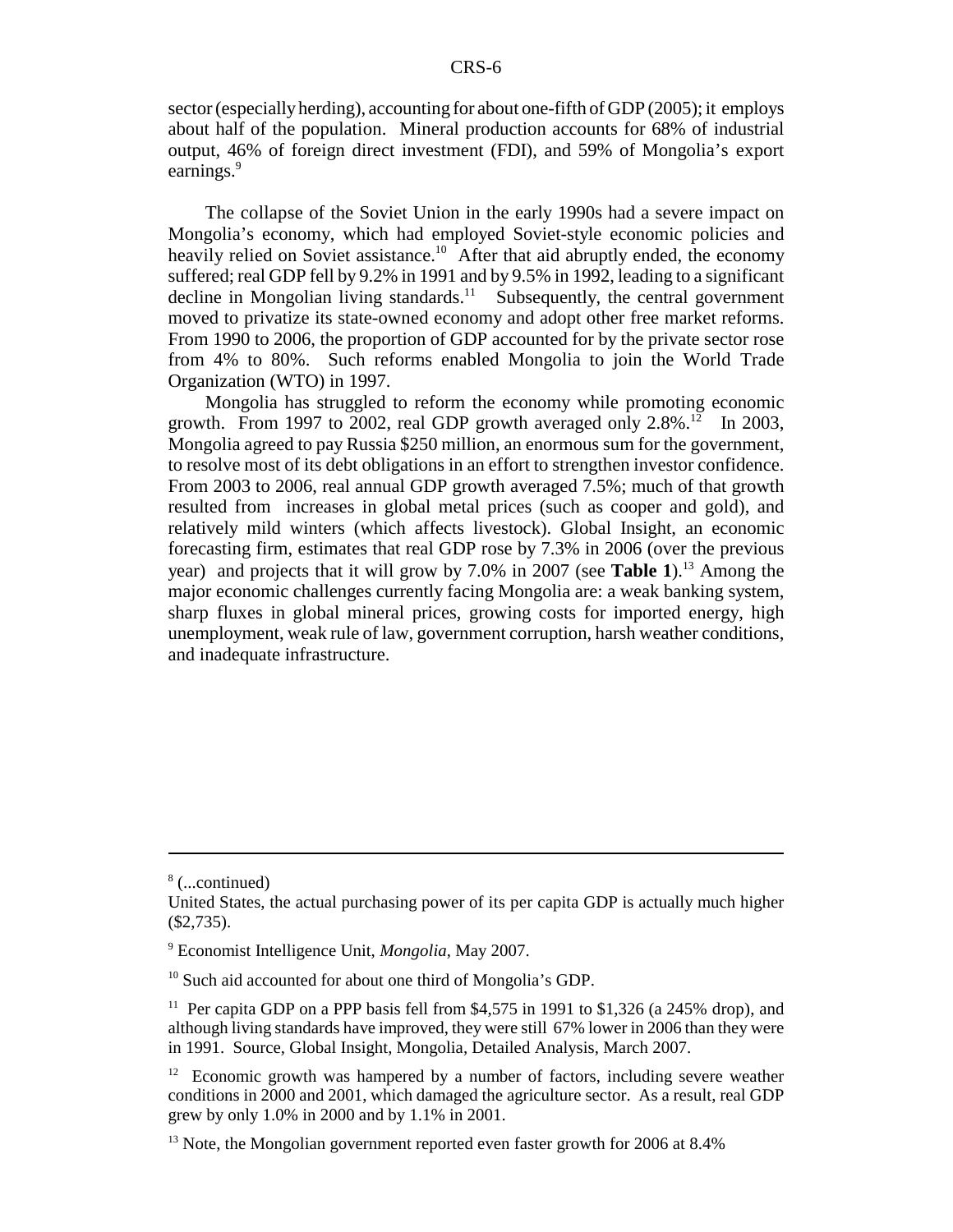|                                                   | 2000  | 2005  | 2006  | 2007<br>(projected) |
|---------------------------------------------------|-------|-------|-------|---------------------|
| <b>Real GDP Growth Over</b><br>Previous Year (%)  | 1.1   | 6.2   | 7.3   | 7.0                 |
| Per Capita GDP (PPP \$ Basis)                     | 1,796 | 2,503 | 2,735 | 2,958               |
| <b>Inflation (Consumer Price)</b><br>Index $)(\%$ | 6.2   | 8.9   | 5.3   | 5.0                 |
| Exports of Goods & Services<br>(\$billions)       | 0.6   | 1.5   | 2.0   | 2.1                 |
| Imports of Goods & Services<br>(\$billions)       | 0.8   | 1.6   | 1.9   | 2.2                 |

#### **Table 1. Selected Economic Data for Mongolia**

**Source:** Global Insight.

#### **Trade and Foreign Direct Investment**

Mongolia's merchandise exports and imports in 2006 totaled \$1.5 billion and \$1.3 billion, respectively (see **Table 2**). The top three Mongolian exports were copper, gold, and animal hairs. Its top three imports were oil; machinery, equipment, and electrical appliances; and transport equipment. China is Mongolia's largest export market (accounting for 67.4% of total, mainly minerals), followed by Canada (11.1%) and the United States (7.7%). Russia is Mongolia's largest source of its imports (36.6% of total), followed by China (27.6%) and Japan  $(6.8\%)$ .<sup>14</sup>

According to the Mongolian government, at the end of 2004, there were 3,042 registered foreign investment companies from 73 countries with cumulative FDI of about \$1.2 billion.15 Around \$237 million was invested in Mongolia in 2004; of which 46% went into mining and oil exploration (the United States was the third largest foreign investor in this sector), 13% into trade and services (e.g., wholesale and retail trade, restaurants, and cafes), and 8% into light industry (mainly textiles and apparel). China was the largest foreign investor in Mongolia in 2004, followed by Canada and the United States (at \$135.4 million).<sup>16</sup>

<sup>14</sup> Economist Intelligence Unit, *Mongolia*, May 2007

<sup>&</sup>lt;sup>15</sup> Foreign Investment and Foreign Trade Agency (FIFTA), government of Mongolia.

 $16$  Ibid.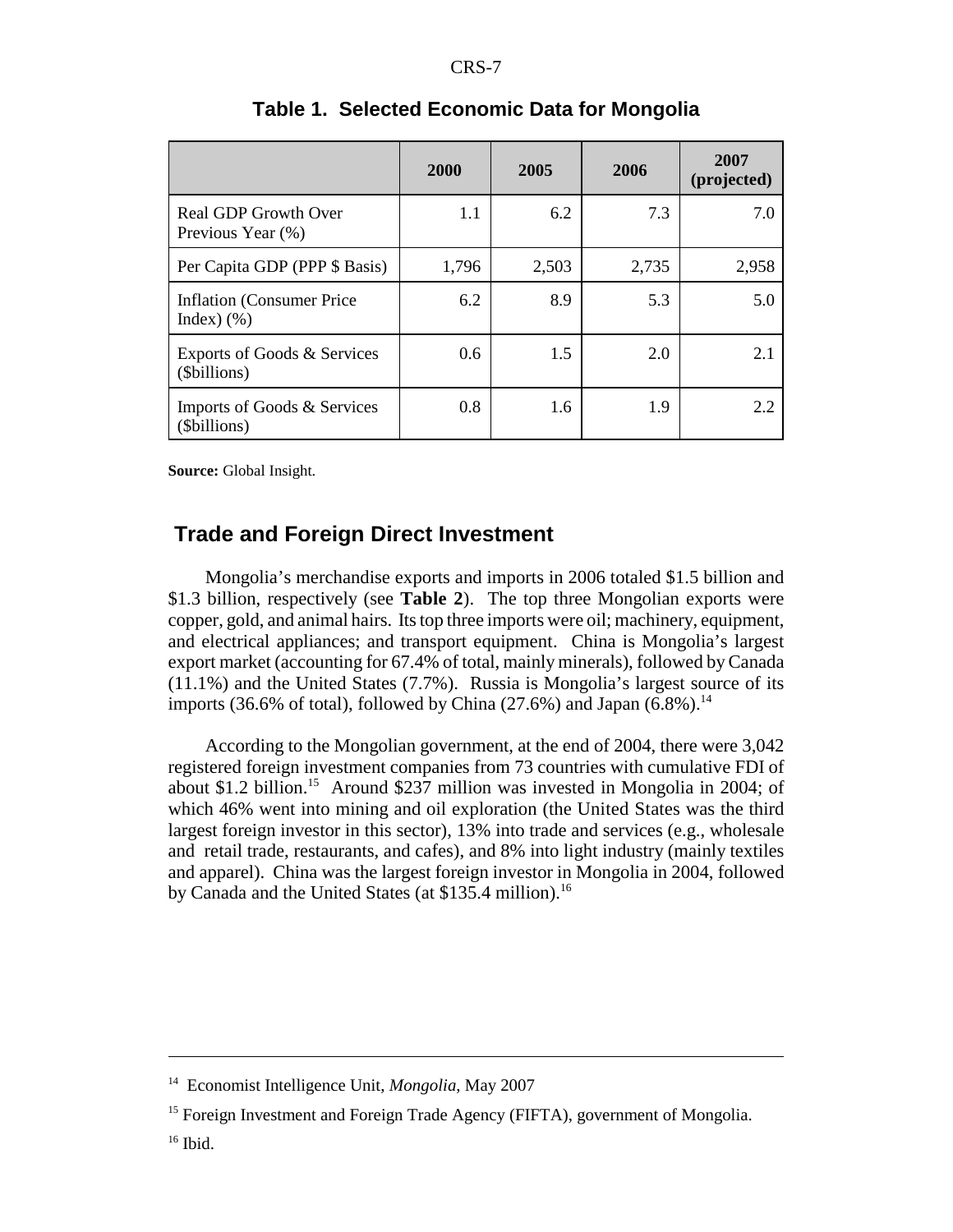| <b>Major Commodity</b>                             | <b>\$millions</b> | <b>Percent of total</b> |  |
|----------------------------------------------------|-------------------|-------------------------|--|
| <b>Total Exports</b>                               | 1,531.1           | 100                     |  |
| Cooper concentrate                                 | 635.2             | 42.7                    |  |
| Gold and gold products                             | 270.1             | 17.6                    |  |
| Cashmere and cashmere products                     | 143.3             | 9.4                     |  |
| <b>Total Imports</b>                               | 1,334.5           | 100.0                   |  |
| Mineral products (mainly oil)                      | 446.3             | 33.4                    |  |
|                                                    |                   |                         |  |
| Machinery, equipment, and electrical<br>appliances | 270.6             | 20.3                    |  |

#### **Table 2. Major Mongolian Merchandise Exports and Imports: 2006**

**Source:** Economist Intelligence Unit, Mongolia, May 2007.

# **U.S.-Mongolian Relations**

Since the early 1990s, Mongolia has pursued an open and non-aligned foreign policy, seeking supportive friendships more broadly in Asia and around the world and taking a more active role in international organizations, particularly in the United Nations.<sup>17</sup> Not surprisingly given its geographical location, the land-locked country maintains good relations with Russia and China, its two giant neighbors. As a new democracy, Mongolia also places a high priority on cultivating good relations with the United States, which government officials in Ulaan Bator have referred to as Mongolia's "third neighbor."

The United States recognized Mongolia in 1987 and since then has sought to expand cultural and economic ties. At Mongolia's invitation, the United States began a Peace Corps program there in 1991, which by 2007 was maintaining about 100 Peace Corps volunteers in the country.18 Also in 1991, following the signing of a bilateral trade agreement, the President restored Mongolia's most-favored-nation (MFN) trading status — now referred to as Normal Trade Relations (NTR) — under the conditional annual waiver provisions of Title IV of the Trade Act of 1974. NTR

<sup>&</sup>lt;sup>17</sup> Aside from U.N. organizations, Mongolia's participation in international organizations also includes: the Asian Development Bank, the Asian Regional Forum, the International Atomic Energy Association, the Pacific Economic Cooperation Council

<sup>&</sup>lt;sup>18</sup> According to the Embassy of the United States in Ulaanbaatar, Mongolia.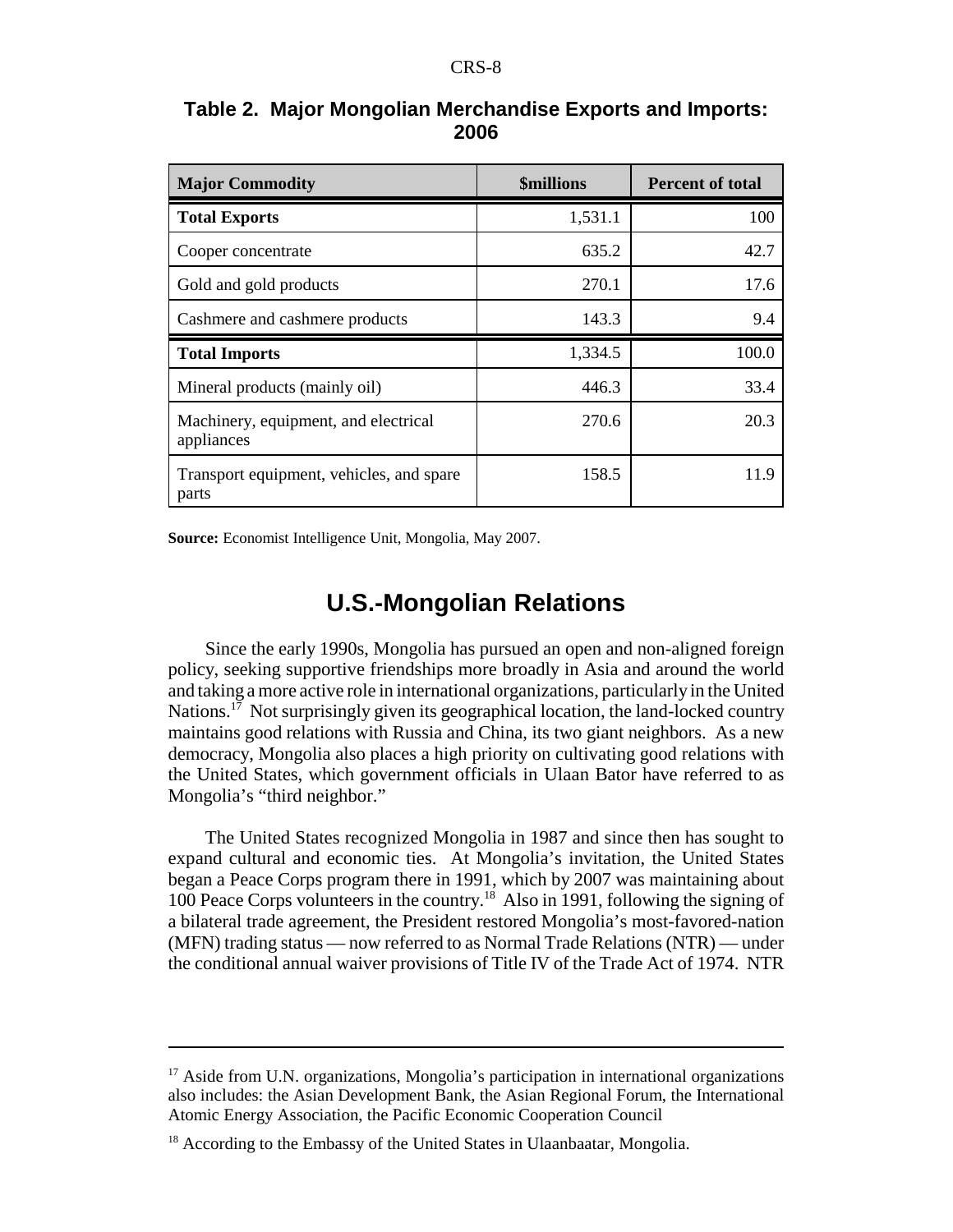status was made permanent for Mongolia effective July 1, 1999, obviating the annual trade status review process.<sup>19</sup>

Mongolia remains a relatively minor (though growing) U.S. trading partner. According to International Monetary Fund (IMF) statistics, in 2005, U.S. exports to Mongolia totaled \$21.5 million, while imports totaled \$144 million.<sup>20</sup> According to the U.S. Department of Commerce, the most promising sectors for increased U.S. exports to Mongolia include mining, construction, franchising, information technology, tourism, and meat processing. On July 15, 2004, the United States signed a Trade and Investment Framework Agreement (TIFA) with Mongolia to boost bilateral commercial ties and resolve trade disputes. Since 1991, the U.S. Agency for International Development (USAID) has provided around \$150 million in assistance to Mongolia. Major USAID programs have focused largely on promoting sustainable private sector-led economic growth and more effective and accountable governance.

One primary U.S. interest in Mongolia is in supporting the country's ongoing transition from a communist state to a nation with a market-based economy and a democratically elected government. U.S. support for both Mongolia's political and its economic reforms has been tangible. The United States strongly supported Mongolia when it joined the IMF, the World Bank, and the Asian Development Bank in 1991. Congress annually has earmarked U.S. assistance amounts for Mongolia to signal its support. In addition, in 2007, the House Democracy Assistance Commission initiated a program of parliamentary assistance to Mongolia's parliament, the State Great Hural.

**Millennium Challenge Account Eligibility.** In FY2004, Mongolia became an eligible country for U.S. assistance through a Millennium Challenge Account (MCA). After a consultation process, Mongolia submitted an official MCA proposal to the Millennium Challenge Corporation (MCC) late in 2005. Since then, the MCC has been conducting "due diligence" on Mongolia's proposal (assessing it for its suitability, technical viability, and compliance with MCC environmental and other guidelines), after which bilateral negotiations are expected to begin on a final MCA Compact agreement. During her visit to Mongolia in January 2007, the Managing Director of the MCC, Frances Reid, reaffirmed that it was the U.S. intent to conclude an MCA agreement with Mongolia in 2007. On June 14, 2007, the MCC issued notification to Congress initiating a 15-day consultation period prior to commencing Compact negotiations with Mongolia.

**Anti-Terror and Peacekeeping Support.** Mongolia was an early political supporter of the U.S. global anti-terror effort, as well as an early logistics supporter, offering training opportunities and overflight clearances for U.S. forces. Mongolia has contributed troops, engineers, and medical personnel to Operation Iraqi Freedom since April 2003. At the request of the United States, Mongolian forces also are participating in training artillery units of the Afghan National Army. U.S.

<sup>&</sup>lt;sup>19</sup> See Section 2424 of The Miscellaneous Trade and Technical Corrections Act of 1999, enacted as P.L. 106-36, effective on July 1, 1999 by Presidential Proclamation 7207.

<sup>&</sup>lt;sup>20</sup> Source: U.S. Department of Commerce and U.S. International Trade Commission data.